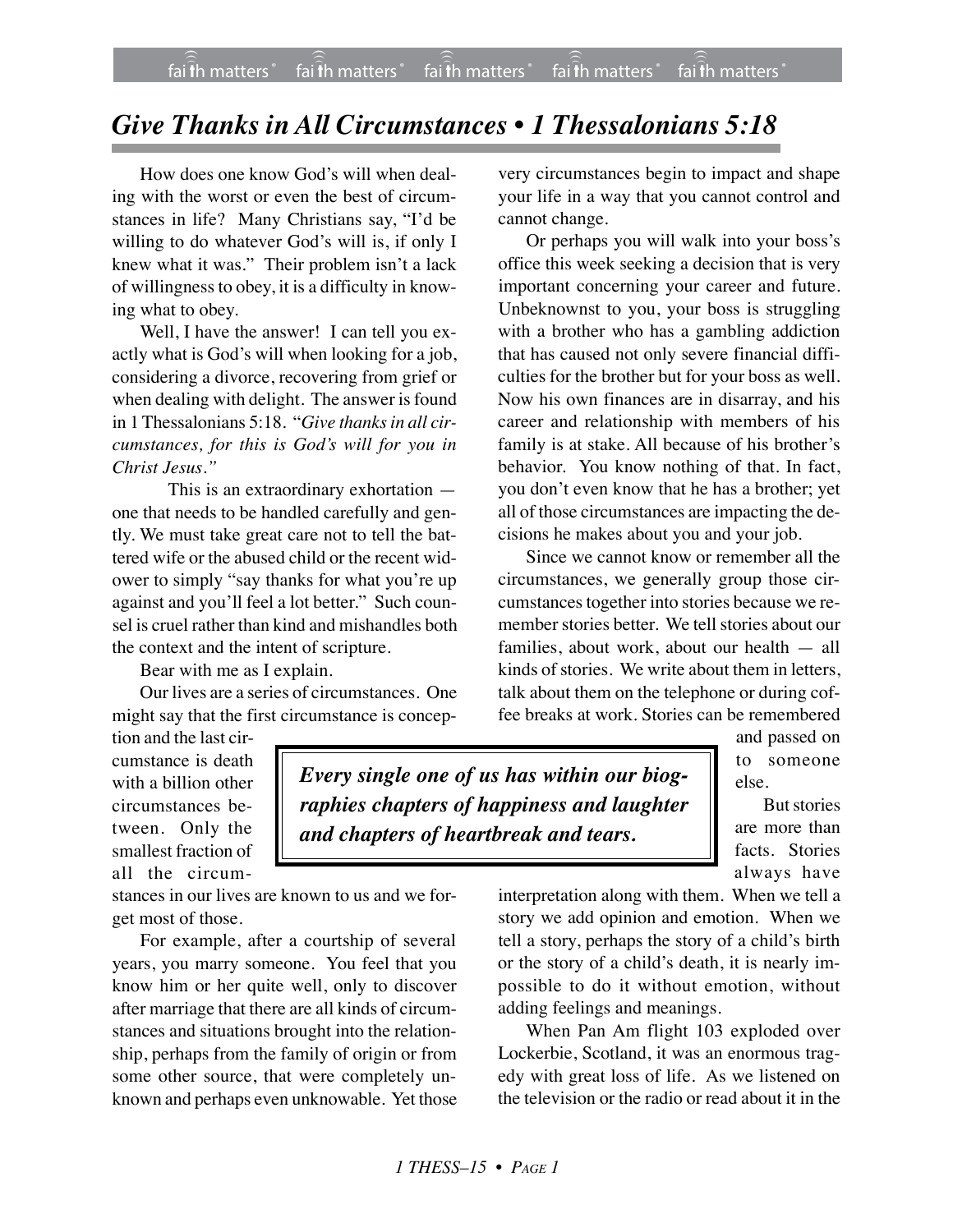newspapers, the facts became real to us in stories. There was, for example, the story of the family in Kansas that received word that their son, a soldier in West Germany who was coming home for the Christmas holidays, had lost his life in that explosion. Then several days after the crash, in the midst of their sorrow, their son called home to explain that he had missed the flight. Their tragedy was turned into joy. Then there was the story of the family in upstate New York that had a daughter aboard Pan Am flight 103 and had the added heartbreak of having the wrong body shipped to them. Or the stories of one man who was caught in traffic and didn't make flight 103 while another who missed the previous flight, boarded Pan Am 103 instead.

Stories, circumstances, stories — all of us have them. Were they all written out for any one of us and bound into a volume, it would be too big for any of us to pick up. Every single one of us has within our biographies chapters of happiness and laughter and chapters of heartbreak and tears. Some of the stories could be written on the pulpy paper of poverty, others on vellum pages of wealth. Some have multiple volumes of sickness because much of life has been a medical battle, while others have hardly a sick page.

Many of us chose to remember only the good times; and even now as we run through the stories of our lives, one by one, it's hard to think of anything that is particularly bad. There are others who can hardly think of a single thing that is good. Some of us have stories that are so frightening and painful that we've tried to totally forget them, to erase them, to deny that they ever happened because the pain is just too great.

There is no escaping the living of life. Harry Emerson Fosdick wrote, "A man can put off making up his mind, but he can't put off making up his life." All of these stories, all of these circumstances, add up to what we call "life." They are all included in what 1 Thessalonians 5:18 describes as "*all circumstances*." When

St. Paul wrote those words there was not a Greek word for "circumstances," only the word for "all." (The English translators added "circumstances" so we English readers could better understand.) What can be more comprehensive than "all"? All of life — all of the circumstances, most of them forgotten, a few of them remembered — make up the "*all circumstances*."

The issue here is what we do with this "all." How do we understand it? How do we connect all the billions of circumstances together? An English major might ask, "What is the integrating motif of our stories?" A writer might ask, "What is the theme of this person's biography?" Is all of life just a series of unrelated events? Is there no glue, no sense, no meaning?

I can tell you how some people tie life's stories together. The say it is all a matter of luck; some have good luck and some have bad luck. And then there are some who try to hold their biographies together with blame and say it's someone else's fault -- their parents raised them wrong; their spouse didn't do the right thing; their boss gave them a rotten deal. They shift all responsibility to others and that becomes the integrating motif, the glue that holds all of life together — the blaming of others.

But there is a distinctively Christian way to tie life's stories together. It is thanks. For the Christian, the integrating motif, the glue, is gratitude—gratitude to God that ties all of the circumstances and all of the stories into a single unit that causes our biography to switch from nonsense to sense.

Arguing that gratitude should be life's characteristic brings an immediate hostile reaction from most of us. We say, "Do you expect me to be grateful for what I've got? Are you honestly suggesting that I be grateful for cancer, grateful for a marriage that is filled with conflict and unhappiness, grateful for unemployment? You want me to be grateful for rape, for abuse, for incest? Am I supposed to get down on my knees and say, 'Lord, thank you for the pain that never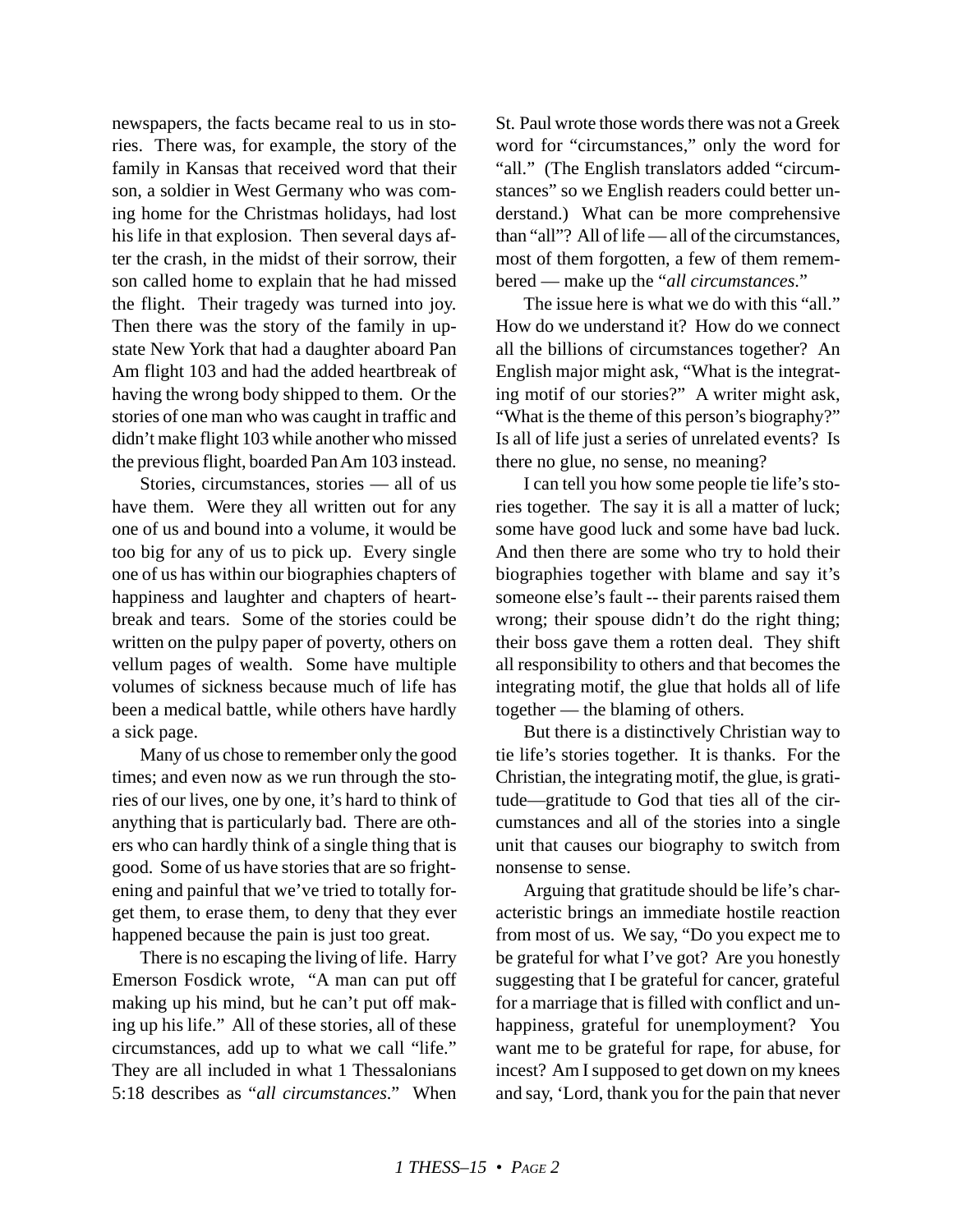goes away?'"

No, absolutely not. For I cannot conceive that God is thankful for these things. God is not thankful for sin nor the consequences of sin, as inflicted in the lives of his dear children. And if God is not grateful for these things, surely God does not ask us to be grateful for them. God hates sin and all its consequences . . . and it is alright for us to hate what God hates!

There is enormous importance in the choice of the preposition in I Thessalonians 5:18. For God does not will for us to give thanks for all circumstances, but to give thanks in all circumstances. In other words, we are to turn to God with thanks even in the circumstances that we hate! Gratitude to God is to mark our lives and sew our stories together.

Maybe I can explain it better by telling you about my own experience. When we do a study through a book like I Thessalonians, I live with the text, I read and re-read it and try to memorize it. I study the passage in English and in the language in which it was written. I try to find out what others have said about it and I try to integrate it into my own life. And so, there is a sense in which I am closer to the text than others who may simply read it through.

I recall a time when I lay in bed in pain. It wasn't physical pain, but the kind of pain that comes from sad circumstances. It's a story that

I shall not tell, except to say that it was filled with things that I would not choose. And then I found myself praying. You may think that a

strange description — I found myself praying — for that sounds rather passive. But I can't really explain it any other way because I cannot recall actually choosing to pray. It was almost as if somehow the reflection on the sad circumstances just naturally flowed into talking to God about them. And so I prayed. I said, "Lord, thank you that you're here, that I'm not alone.

Thank you that you fully understand things which just don't make sense to me. Thank you that you are strong because it is so obvious that I am weak. Thank you that you can do what I cannot do. Thank you that someday you are going to fit this jagged piece of my life into a puzzle that is complete and beautiful. Just thank you for being God and for making me yours."

1 Thessalonians 5:18 says, "*Give thanks in all circumstances, for this is God's will for you in Christ Jesus*." You see, gratitude is really the ultimate expression of faith. And is it not faith that we say makes us Christians? Gratitude says that we really believe God when he says that he will make everything work together for good. Gratitude says that we are convinced that God is God, no matter how many arguments there may be to the contrary. Gratitude says that we are convinced that God will get us through whatever we face, even the worst of pains, the deepest of disappointments and finally death itself. Gratitude says that we have overwhelming confidence in God. It is God who makes sense of life. It is God who is the common thread through every story on every page of our biography.

Difficult? Yes, it's difficult to have the kind of faith that gives thanks to God in all circumstances. But consider the alternative. The alternative is to deny God. It's to go it alone, to be bitter and cynical. The alternative is to be

> counted among those so vividly described in Romans 1:21, " *for although they knew God, they neither glorified him*

*It is a recurring theme in Scripture that the strong are to help the weak.*

> *as God nor gave thanks to him, but their thinking became futile and their foolish hearts were darkened*."

> To be sure, I don't want to minimize anyone's circumstances. I don't live anyone else's story except my own. But I tell you from experience and from scripture that the best way to live is to "*give thanks in all circumstances*."